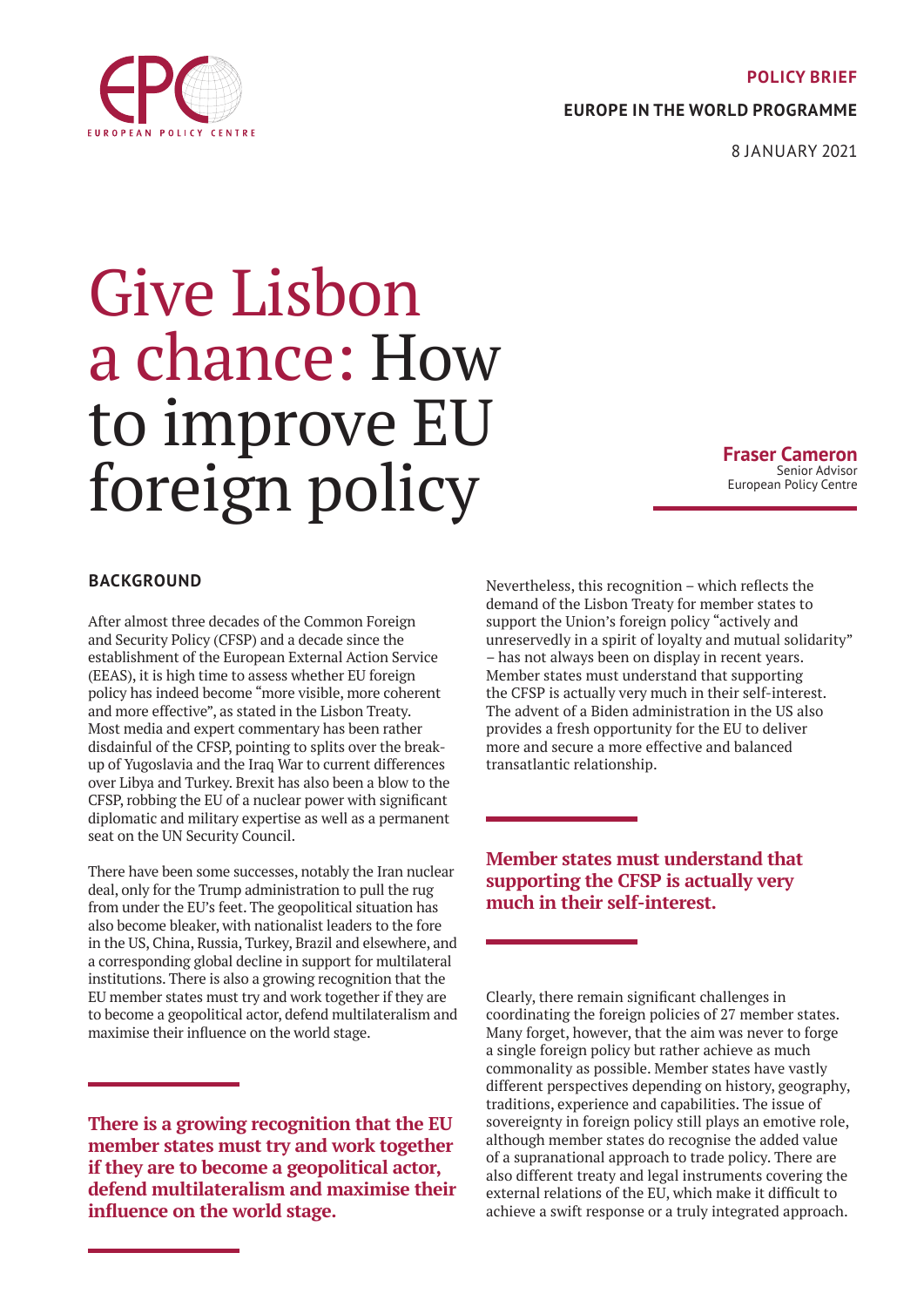# **STATE OF PLAY**

*The institutional framework*

According to the Lisbon Treaty, the European Council is tasked with setting the strategic guidelines for the CFSP, while the Foreign Affairs Council (FAC) decides and the High Representative/Vice-President of the European Commission (HR/VP) implements policy. One of the main problems, however, is the gap between the FAC and the European Council. Increasingly, major foreign policy issues are decided by heads of government and foreign ministers have little say. EU leaders seem content with a president focused on finding compromises on the domestic front rather than elbowing them out of the limelight on the world stage. Herman Van Rompuy was almost totally consumed by the 2008-09 financial crisis and the subsequent 'euro crisis' and Donald Tusk by the 'migration crisis' and Brexit. Charles Michel has had to face the COVID-19 crisis and the subsequent financial and economic consequences. Given the state of world affairs, EU leaders must find more time to discuss foreign policy. There should be a half-day debate on foreign affairs at each European Council meeting.

**EU leaders seem content with a president focused on finding compromises on the domestic front rather than elbowing them out of the limelight on the world stage.**

There have been three HR/VPs since Lisbon, all socialists, from the UK, Italy and Spain. Catherine Ashton had zero foreign policy experience and was preoccupied with the bureaucratic process of establishing the EEAS. Federica Mogherini had a more substantial foreign policy background and gave the position greater visibility. However, she was criticised for travelling too much and for failing to use her 'Commission hat' or the treaty right of initiative. Josep Borrell is an experienced EU hand and is not seeking a further job, so he can arguably stretch the limits of the position. To date, he has shown a willingness to take the lead, but his freedom of manoeuvre is inevitably limited if the major member states disagree, as over Libya.

It was hoped that the creation of the HR/VP position would lead to greater visibility, coherence and effectiveness of European foreign policy. At the same time, however, the changes have lessened the buy-in of foreign ministers (and foreign ministries), as they no longer have their six months in the EU limelight (unlike their fellow ministers holding the rotating presidency). There needs to be more consideration of how to involve the member states in policy formulation and diplomatic tasking. As the HR/VP has no official deputy and thus has to spread him- or herself thinly, it is worth considering using ad hoc groups of member states to undertake specific tasks. This would then free up the

HR/VP to concentrate on the EU's strategic partners and high-level international events.

# **There needs to be more consideration of how to involve the member states in policy formulation and diplomatic tasking.**

For example, an extended troika could prepare a report on the impact of climate change, or artificial intelligence on EU foreign policy, which could then be discussed at the EU27 level. Another example is when Mogherini invited the Finnish foreign minister as a special envoy to prepare a report on Sudan, a country on which he had direct expertise while at the UN.

## *An integrated approach*

During the 2003 Convention on the Future of Europe, there was a widespread recognition that there needed to be a more integrated approach to foreign policy to cover trade, environmental issues, energy, migration, financial assistance and such. This expertise was largely in the individual Directorate-Generals (DGs) of the Commission. However, as a result of establishing the EEAS outside the Commission, it led to walls being created and made its coordination with the Commission more difficult. As one experienced member state diplomat remarked in a private conversation with the author after his first few years in the EEAS, "we have many strategic partners around the world, but the one that is missing is with the Commission."

Successive Commission presidents, including Ursula von der Leyen, have established a group of Commissioners to ensure better coordination and coherence in external affairs. The spring  $2019$  China policy paper<sup>1</sup> was a good example of the system working. Nonetheless, the fact remains that only a small number of DGs are regularly involved in external affairs, and ad hoc groups may be a better solution. For example, the Borrell and Breton Cabinets are working closely together in framing a new European industrial policy that will impact future defence technology and improve the EU's aim of achieving strategic autonomy. Another problem is that within the EEAS, there is little contact between the security side of the EEAS (i.e. military staff, CSDP) and the geographical desks.

## *Majority voting*

Borrell has added his voice to those calling for the EU to move towards qualified majority voting (QMV) in foreign policy. While QMV might expose differences between member states, these are rarely hidden from view, and the EU never seeks to isolate a member state when a vital national interest is at stake. Given the rapidity of world events, the EU cannot wait until the slowest is on board. It should make more use of existing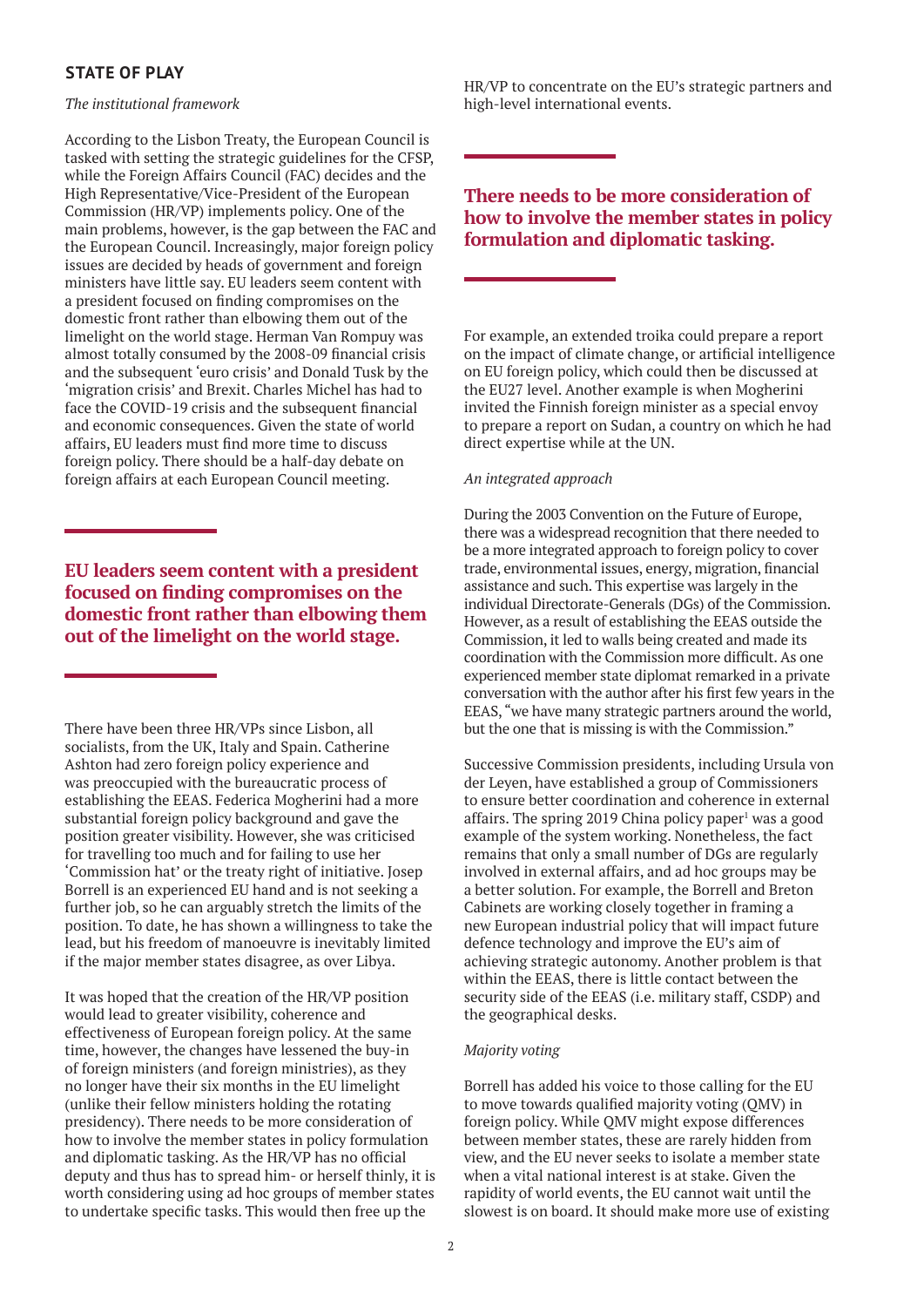treaty provisions for QMV when implementing CFSP decisions (on e.g. renewing sanctions). The EU should also continue with the 27-1 formula, as used by EU ambassadors in Beijing in 2018 to agree on a statement on China, putting pressure on a recalcitrant state to abstain rather than block a policy decision.

**Given the rapidity of world events, the EU cannot wait until the slowest is on board. It should make more use of existing treaty provisions for QMV.**

#### *Reforming the European External Action Service*

The EEAS is a sizeable institution with around 4,500 staff, including 33% from member states. There are a further 3,800 Commission officials in the 140 EU delegations. It is a top-heavy bureaucracy with too many layers and unnecessary walls between the geographical and functional services. The HR/VP also maintains over 20 Special Representatives, whose functions are not always clearly defined, and their numbers could easily be reduced. If one adds the number of diplomats from member states, the EU has over 30,000 diplomats – many more than the US.

The EEAS still struggles to make an impact in many parts of the world. Arguably, its 'birth defects' – especially its vague aims, separation from the Commission and lack of a serious budget – have impeded its development. This is partly due to the lack of solidarity from member states and the lack of any brand recognition. Its name sounds more like an NGO dispensing aid than a new kind of diplomatic service.

Until the COVID-19 pandemic, constant travelling meant that the HR/VP had little time to manage the EEAS, set priorities or initiate proposals. Many EEAS officials moaned that the institution is just a briefing machine with little influence on EU policymaking. The regular issuing of statements expressing concern on this or that, or simply listing whom the HR/VP has met recently without any policy output, has eroded its credibility.

There is no official historian, no decent archive system, no proper international law department, no chief of protocol and no dedicated foreign policy media briefings, as opposed to the occasional doorstopping before and after Council meetings. The EEAS staff rotation system involving EU and member state diplomats has also meant that there is little continuity, and much of the knowledge and expertise of the former Commission and Council staff are lost. All diplomats coming from member states should have to undergo a mandatory three-month training course about the institutions. The post of secretary general of the EEAS should essentially be a management job.

## *Public support*

Any successful foreign policy must be supported by the public. The HR/VP, who has introduced a regular and readable blog, should also produce a six-monthly report on CFSP, which is then debated in both the European Parliament and national parliaments in the same week. Foreign ministers would have to explain and defend what is being done under CFSP, thus helping to trigger an EU-wide policy debate. Foreign ministers should be encouraged to include references to the EU in their speeches and press releases.

# **Any successful foreign policy must be supported by the public.**

## *Brexit and strategic autonomy*

Brexit has weakened the diplomatic clout of both the UK and the EU. The UK has now pivoted away from wishing a close relationship with the EU on foreign policy, preferring a mid-Atlantic approach. Nevertheless, it would make sense for both sides to seek a close ad hoc arrangement, as the UK will still be involved in various formats that impact EU interests, such as the Quad and the Quint.

There is also the argument that the UK's departure may speed up the EU's reflection on strategic autonomy and lead to a strengthened CFSP. Achieving strategic autonomy, however, will be a long-term process and will depend on the member states mustering the political will to devote adequate resources to enable the EU to act as a genuine political actor on the world stage. Time will tell.

## **PROSPECTS**

There is no magic bullet to transform and improve EU foreign and security policy. There are inevitable problems when trying to coordinate 27 states with hugely different foreign policy traditions, capabilities and interests. This is especially true in the security sphere, where relations with the US and NATO continue to be a defining feature for all member states. The development of Permanent Structured Cooperation (PESCO) has been useful, but much more remains to be done on common threat analysis and defence, as the EEAS coordinated annual reports suggest.

The EU should thus be rather more modest in its aims. Calling for a "geopolitical Commission" is one thing, but if your shareholders do not agree on the basic strategy, then it might be wiser to keep quiet. The EU might also reflect on how its perennial calls supporting multilateralism and human rights play out in the rest of the world. The EU has been unable to agree its